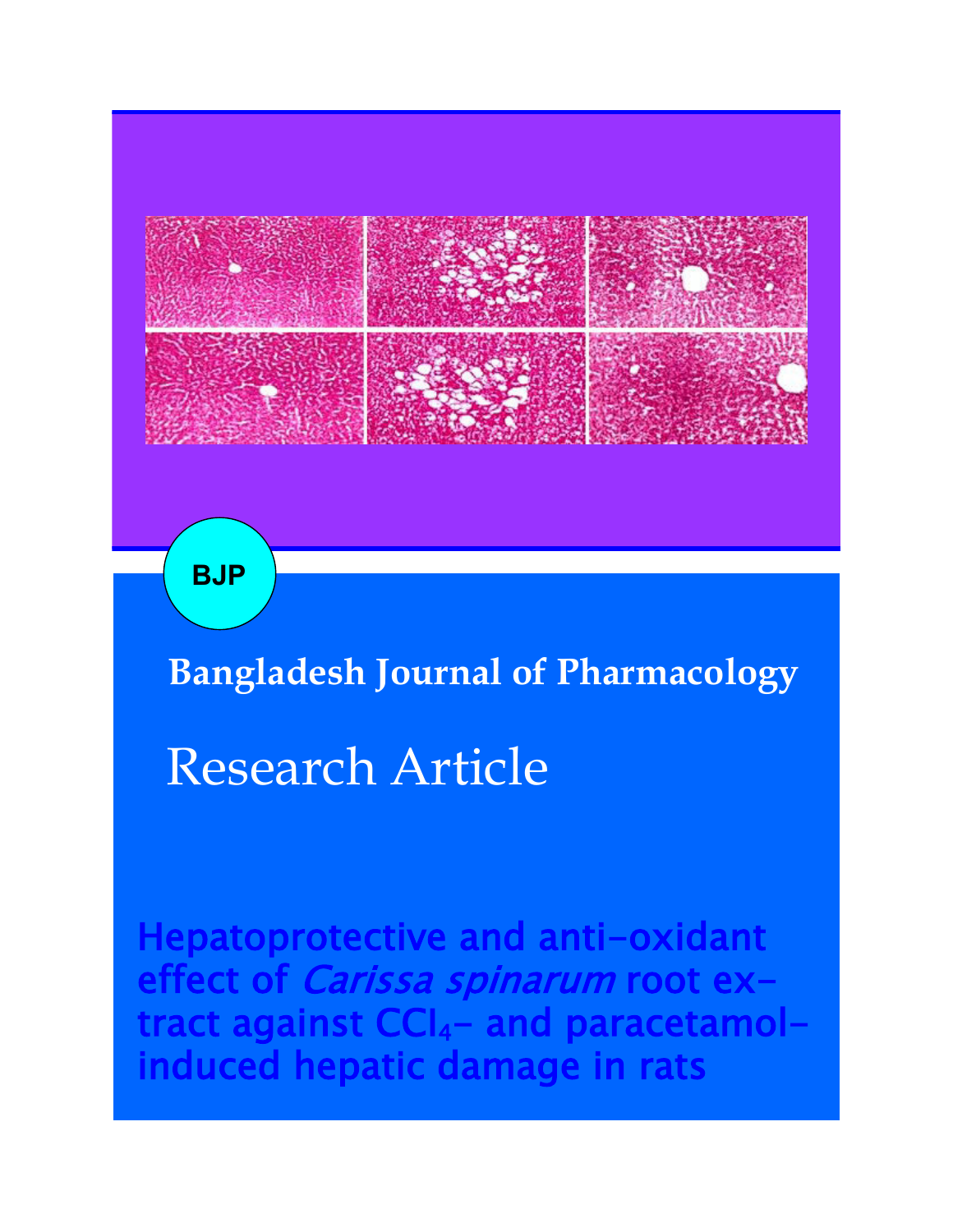A Journal of the Bangladesh Pharmacological Society (BDPS) **Bangladesh J Pharmacol 2010; 5: 73-76** Journal homepage: www.banglajol.info

Abstracted/indexed in Academic Search Complete, Agroforestry Abstracts, Asia Journals Online, Bangladesh Journals Online, Biological Abstracts, BIO-<br>SIS Previews, CAB Abstracts, Current Abstracts, Directory of Open Access tional Pharmaceutical Abstracts, Open J-gate, Science Citation Index Expanded and Social Sciences Citation Index

**ISSN**: 1991-0088

## Hepatoprotective and anti-oxidant effect of *Carissa spinarum* root extract against CCI<sub>4</sub>- and paracetamol-induced hepatic damage in rats

## **Karunakar Hegde<sup>1</sup> and Arun B. Joshi<sup>2</sup>**

*<sup>1</sup>Department of Pharmacology, Srinivas College of Pharmacy Valachil, Post- Parangepete, Mangalore, Karnataka; <sup>2</sup>Department of Pharmacognosy, Goa College of Pharmacy, Panaji, Goa, India.*

#### **Article Info**

| Received:                                               | 5 August 2010   |
|---------------------------------------------------------|-----------------|
| Accepted:                                               | 3 October 2010  |
| Available Online:                                       | 15 October 2010 |
| DOI: 10.3329/bjp.v5i1.5681                              |                 |
| Cite this article:<br>Hegde K Joshi AB Henatoprotective |                 |

Hegde K, Joshi AB. Hepatoprotective and anti-oxidant effect of *Carissa spinarum* root extract against CCI4 and paracetamol-induced hepatic damage in rats. Bangladesh J Pharmacol. 2010; 5: 73-76.

#### **Abstract**

Ethanolic extract of the roots of *C. spinarum* was evaluated for hepatoprotective and anti-oxidant activities in rats. Oral pre-treatment with ethanolic extract (100, 200 and 400 mg/kg) showed significant hepatoprotective activity against CCl4 and paracetamol-induced hepatotoxicity by decreasing the activities of bilirubin and lipid peroxidation, and significant increase in the levels of uric acid, glutathione, super oxide dismutase, catalase and protein in a dose-dependent manner, which was confirmed by the decrease in liver wet weight and histopathological examination. The extract possessed strong anti-oxidant activity. This suggests that the hepatoprotective activity of *C. spinarum* is possibly attributed to its free radical scavenging properties.

## **Introduction**

Excessive production of reactive oxygen species (ROS) plays an important role in the pathogenesis and progression of various diseases involving different organs (Visioli et al., 2000). Liver disorders are mainly caused by toxic chemicals, excessive consumption of alcohol, infections and autoimmune disorders. Carbon tetrachloride and paracetamol being converted into reactive oxidative metabolites by hepatic microsomal enzymatic system, which causes hepatotoxicity (Brent and Rumack, 1993). In the present study, the CCU and paracetamol induced acute models have been used to assess hepatoprotective activity.

*Carissa spinarum* Linn. is a thorny, evergreen shrub. The roots of the plant have long been prescribed in Indian and Chinese system of medicine as purgative, for the treatment of rheumatism and hepatitis (Kirtikar and Basu, 2003). The extract of the plant possesses cardiotonic (Vohra and De, 1963) and antipyretic activity (Hegde and Joshi, 2010). The other related species like *C. carandas* was proved for its hepatoprotective activity (Hegde and Joshi, 2009).

However, no scientific data are available regarding the usefulness of *C. spinarum* as hepatoprotective agent.

## **Materials and Methods**

#### *Preparation of extract*

The roots of *C. spinarum* were collected from Sirsi, Uttara Kannada District, Karnataka, India during May 2007. It was authenticated by Dr. Gopalakrishna Bhat, Department of Botany, Poorna Prajna College. Fresh roots were collected and dried by means of shade drying. The root powder (500 g) was soaked in 1.5 L of 95% ethyl alcohol and extracted for 4 days with occasional shaking. After 4 days the ethanol layer was decanted off and evaporated to dryness under reduced pressure on a rotary evaporator to give the ethanolic extract (13% w/w yield), which was stored at 4°C until use. Suspension of the extract was prepared in 1% Tween-80.

#### *Experimental animals*

Wistar albino rats of either sex, weighing about 150-180 g were used for experiments. Animals were maintained



This work is licensed under a Creative Commons Attribution 4.0 License. You are free to copy, distribute and perform the work. You must attribute the work in the manner specified by the author or licensor.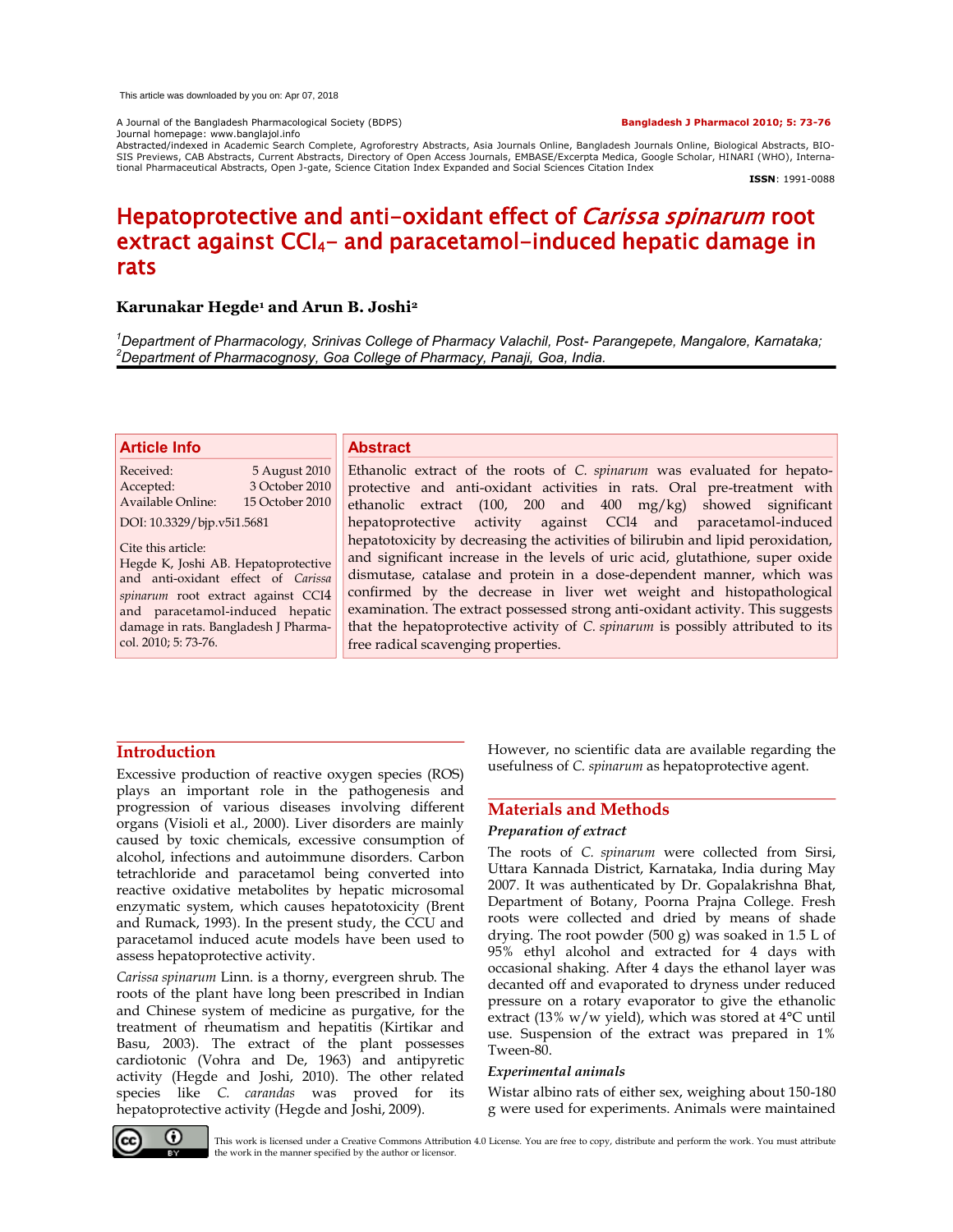under standard conditions and were fed standard rat feed and water *ad libitum*. Approval for the experiment was obtained by the institutional animal ethical committee.

#### *Acute toxicity study*

Acute toxicity study of the extract was determined in rats according to OECD guidelines.

#### *Phytochemical screening*

Freshly prepared extract was subjected phytochemical screening for the detection of major chemical constituents (Harborne, 1984).

#### *CCl4-induced hepatotoxicity*

Rats were randomly divided in to 6 groups of 6 animals each. Group I (control) was administered a single daily dose of normal saline (5 mL/kg body weight, orally). Group II (CCl4 control) was administered a single daily dose of normal saline (5 mL/kg body weight, orally) and CCl4/olive oil (1:1 v/ v,  $0.\overline{7}$  mL/kg body weight, intraperitoneal) on alternate days for 7 days. Group III (standard) was administered a single daily dose of silymarin (25 mg/kg body weight, orally) and CCl4/ olive oil  $(1:1 \ v/v, 0.7 \ mL/kg, body weight,$ intraperitoneal) on alternate days for 7 days. Group IV, V and VI (test) were administered a single daily dose of the extract (100, 200 and 400 mg/kg body weight, orally, respectively) and CCU/olive oil (1:1 v/v, 0.7 mL/kg body weight, intraperitoneal) on alternate days for 7 days (Hegde and Joshi, 2009).

#### *Paracetamol-induced hepatotoxicity*

Randomly divided 6 groups of rats were treated similar to CCl4 induced hepatotoxicity for 7 days. On fifth day, after the administration of the respective drug treatments, all the animals of groups II, III, IV, V and VI were challenged with paracetamol 2 g/kg, orally, suspended in  $(40\% \text{ w/v})$  sucrose solution.

#### *Assessment of hepatoprotective activity*

On the 7th day 2 hours after the administration of last dose, the animals were sacrificed by cervical decapitation; blood was withdrawn by intracardiac puncture. Serum was separated by centrifugation at 2,500 rpm for 10 min and stored at 4°C until use. The serum was used to estimate serum aminotransaminases (Retimen and Frankel, 1957), alkaline phosphatase (King, 1965), uric acid (Caraway, 1963), total protein (Lowry et al., 1951) and total bilirubin content (Malloy and Evelyn, 1937).

## *Histopathological studies*

The liver was immediately excised and rinsed in ice cold normal saline, blotted with filter paper and weighed. Portions of the liver was fixed in 10% neutral formalin and further processed for pathological findings of hepatotoxicity.

#### *Measurement of anti-oxidant activity*

Liver was rinsed and  $10\%$  w/v of homogenate was prepared in 0.15 *M* Tris- HCl buffer (pH 7.4) and further processed for the estimation of lipid peroxidation in the form of malondialdehyde (MDA) (Okhawa et al., 1979). From part of the homogenate,

after precipitating proteins with 20% trichloroacetic acid, the supernatant was used for reduced glutathione (GSH) estimation (Ellman, 1959). The rest of the homogenate was centrifuged at 2000 rpm for 10 min and supernatant was estimated for super oxide dismutase (SOD) (Kakkar et al., 1984) and catalase (CAT) activity (Aebi, 1974).

#### *Statistical analysis*

Data were analyzed using ANOVA followed by Tukey's multiple comparison post hoc test.

#### **Results**

There was no mortality amongst the graded dose groups of rats and was found to be safe up to 2 g/kg body weight of extract in rats. Phytochemical investigation of the extract led to the presence of saponins, cardiac glycosides, triterpenoids, flavonoids and tannins.

There was a significant elevation in the levels of serum marker enzymes like SGOT, SGPT and SALP content of CCl4/PCM intoxicated animals. In contrast, pretreatment with extract and silymarin exhibited significant (p<0.05) hepatoprotection by decreasing serum marker enzymes in a dose dependent manner. There was a significant increase in total bilirubin and significant reduction in uric acid and total protein content of CCl4 and PCM treated groups. Whereas, pretreatment with extract caused significant reduction in total bilirubin and increase in the activities of uric acid and total protein content dose-dependently (Table I).

In histopathological study pre-treatment with extract exhibited significant liver protection against CCU/PCM induced liver damage, which is evident by the presence of more or less normal hepatocytes and reduced inflammatory infiltration and necrosis (Figure 1).

There was a significant increase in MDA content and reduction in GSH, SOD and CAT activities of both CCl4/PCM intoxicated animals. Pre-treatment with extract significantly prevented the increase in MDA levels and brought them near to normal level, whereas GSH, SOD and CAT levels were significantly (p<0.05) raised. In both CCl4/PCM intoxicated groups, the weight of the liver was significantly increased, but it was normalized in extract treated groups (Table II).

## **Discussion**

CCl4 or PCM is biotransformed under the influence of microsomal cytochrome P-450 to reactive metabolites (Raucy et al., 1993). These free radicals bind to unsaturated lipid membrane and thereby provoking sharp increase in serum marker enzymes, depletion of GSH, increased lipid peroxidation and finally damage the hepatocytes (Kaplowitz et al., 1986).

In the present study, extract caused a significant inhibition in SGOT, SGPT and SALP activities towards the respective normal range with concurrent depletion of raised bilirubin and increase in total plasma protein content suggests the stability of biliary dysfunction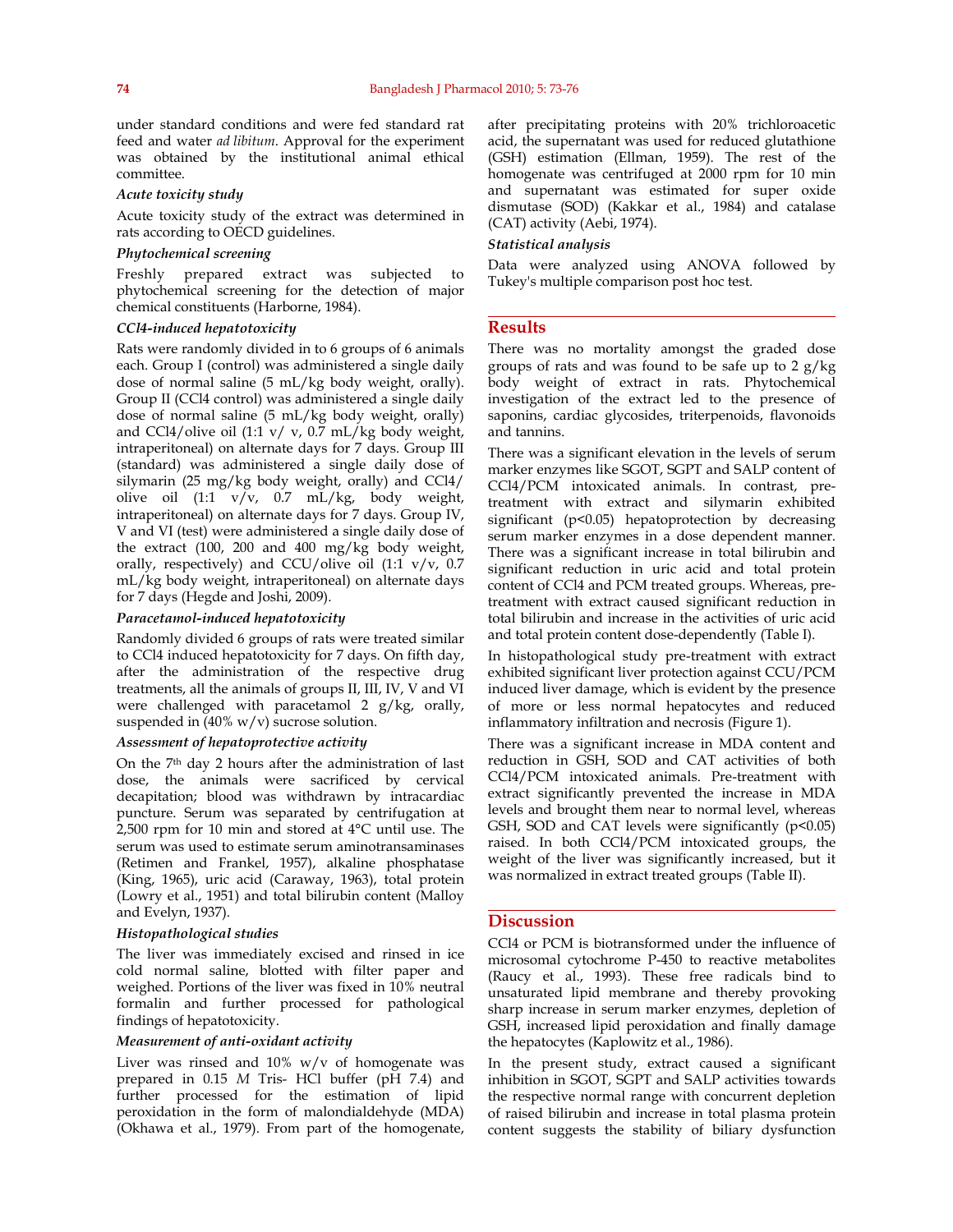| <b>Table I</b>                                                                                                                                                                   |                                |              |                              |                              |                            |                       |                            |                               |  |  |
|----------------------------------------------------------------------------------------------------------------------------------------------------------------------------------|--------------------------------|--------------|------------------------------|------------------------------|----------------------------|-----------------------|----------------------------|-------------------------------|--|--|
| Effect of ethanol extract of the roots of C. spinarum on serum enzyme and biochemical parameters in $(A)$ CCI <sub>4</sub><br>and (B) paracetamol-induced hepatic damage in rats |                                |              |                              |                              |                            |                       |                            |                               |  |  |
| Group                                                                                                                                                                            | Dose $//kg$<br>body<br>weight) |              | <b>SGOT</b><br>(U/L)         | <b>SGPT</b><br>(U/L)         | <b>SALP</b><br>(U/L)       | Uric acid<br>(mg/dL)  | Total protein<br>(mg/dL)   | Total<br>bilirubin<br>(mg/dL) |  |  |
| I (Vehicle                                                                                                                                                                       | 5mL                            | $\mathsf{A}$ | $69.1 \pm 2.3$               | $58.1 \pm 1.9$               | $71.4 \pm 1.6$             | $2.8 \pm 0.9$         | $7.0 \pm 0.4$              | $1.1 \pm 0.1$                 |  |  |
| control)                                                                                                                                                                         |                                | B            | $76.2 \pm 3.1$               | $64.0 \pm 1.9$               | $69.5 \pm 1.1$             | $2.9 \pm 0.5$         | $6.8 \pm 0.3$              | $1.0 \pm 0.2$                 |  |  |
| II $(CCh/$<br>PCM con-<br>trol)                                                                                                                                                  | $0.7$ mL                       | $\mathbf{A}$ | $181.5 \pm 2.7$ <sup>a</sup> | $139.3 \pm 3.1^{\rm a}$      | $121.9 \pm 3.0^{\text{a}}$ | $1.3 \pm 0.2^{\rm a}$ | $5.1 \pm 0.2$ <sub>a</sub> | $2.3 \pm 0.3^{\rm a}$         |  |  |
|                                                                                                                                                                                  |                                | B            | $186.3 \pm 3.9^{\rm a}$      | $141.2 \pm 3.2$ <sup>a</sup> | $129.0 \pm 2.6a$           | $1.3 \pm 0.3^{\rm a}$ | $5.1 \pm 0.2^{\rm a}$      | $2.2 \pm 0.2^{\rm a}$         |  |  |
| III $(CCh/$<br>$PCM + Si-$<br>lymarin)                                                                                                                                           | $25 \,\mathrm{mg}$             | A            | $74.5 \pm 1.9$ c             | $67.3 \pm 2.0$ c             | $79.2 \pm 1.0$ c           | $2.5 \pm 0.8$ c       | $6.9 \pm 0.4$ c            | $1.2 \pm 0.2$ c               |  |  |
|                                                                                                                                                                                  |                                | B            | $88.5 \pm 1.2$ c             | $73.0 \pm 2.1$ c             | $78.3 \pm 1.7$ c           | $2.5 \pm 0.6c$        | $6.7 \pm 0.1$ c            | $1.1 \pm 0.1$ c               |  |  |
| IV $(CCl4$ /<br>$PCM + ex-$<br>tract)                                                                                                                                            | $100$ mg                       | $\mathbf{A}$ | $144.9 \pm 3.2$ c            | $128.1 \pm 1.7$ <sup>b</sup> | $100.9 \pm 2.1$ c          | $1.9 \pm 0.8$ \$      | $5.2 \pm 0.3$ \$           | $2.1 \pm 0.4$ §               |  |  |
|                                                                                                                                                                                  |                                | B            | $151.6 \pm 3.2$ c            | $118.3 \pm 2.2$ c            | $110.5 \pm 2.2$ c          | $2.0 \pm 0.5^{\rm b}$ | $5.7 \pm 0.2^{\rm b}$      | $2.1 \pm 0.2$ §               |  |  |
| $V$ (CCl <sub>4</sub> /                                                                                                                                                          | $200$ mg                       | A            | $106.9 \pm 4.0$ c            | $90.1 \pm 1.3$ c             | $94.3 \pm 2.6$ c           | $2.2 \pm 0.5c$        | $6.0 \pm 0.2$ c            | $1.7 \pm 0.16c$               |  |  |
| $PCM + ex$<br>tract)                                                                                                                                                             |                                | B            | $121.6 \pm 4.2$ c            | $99.3 \pm 2.0$ c             | $101.1 \pm 2.1$ c          | $2.2 \pm 0.6c$        | $6.1 \pm 0.2$ c            | $1.7 \pm 0.2$ c               |  |  |
| $VI$ (CCb/<br>$PCM +$                                                                                                                                                            | 400 mg                         | A            | $87.1 \pm 2.2$ c             | ± 1.5c                       | $89.4 \pm 2.2$ c           | $2.3 \pm 0.8c$        | $6.5 \pm 0.3c$             | $1.3 \pm 0.2c$                |  |  |
| extract)                                                                                                                                                                         |                                | $\mathbf{B}$ | $99.2 \pm 3.2$ c             | ± 2.2 <sup>c</sup>           | $93.3 \pm 2.1$ c           | $2.4 \pm 0.6c$        | $6.4 \pm 0.3$ c            | $1.3 \pm 0.2$ c               |  |  |
| Values are mean $\pm$ SE from 6 animals in each group. One-way ANOVA followed by Tukey's multiple comparison post hoc test. $^{a}p$ <0.001 when                                  |                                |              |                              |                              |                            |                       |                            |                               |  |  |

compared with vehicle treated control group, §p<0.05, bp<0.01, cp<0.001 when compared with CCl/PCM treated control group



Figure 1: (A) Vehicle treated liver showing normal architecture of hepatic cells; (B) CCl4 treated showing inflammatory infiltration, fatty changes and necrosis; (C) Pretreated with silymarin prior to CCl4 showing normal architecture of hepatic cells with less fatty changes; (D) Pretreated with extract prior to CCl<sup>4</sup> showing reduced inflammatory infiltration and necrosis; (E) PCM treated showing inflammatory infiltration, fatty changes and necrosis; (F) Pretreated with silymarin prior to PCM showing normal architecture of hepatic cells with less fatty changes; (G) Pretreated with extract prior to PCM showing reduced inflammatory infiltration and necrosis (H  $\&$  E stain x 100)

during hepatic injuries (Mukherjee, 2002). This indicates that extract preserved the structural integrity of the hepatocellular membrane damaged by CCU/PCM which was confirmed by histopathological examination.

CCl4/PCM caused a significant increase in liver weight, which is due to blocking of secretion of hepatic triglycerides into the plasma (Aniya et al., 2005). The reduced level of uric acid is probably due to the increased utilization of uric acid against increased production of free radicals. Pre-treatment with extract significantly reduced the levels of MDA content. The

decreased level of GSH has been associated with an enhanced level of lipid peroxidation in intoxicated groups of rats. Present study indicates that pretreatment with the extract caused a significant rise in hepatic SOD and catalase activities, thus protecting the liver from CCl4/PCM induced oxidative stress.

The presence of saponins, glycosides, triterpenoids, flavonoids and tannins in extract may attribute the hepatoprotective activity. Triterpenoids, flavonoids and saponins (Tran et al., 2001) are known to possess hepatoprotective activity in animals.

The hepatoprotective effect of the extract of *C. spinarum*  may be due to its ability to block the bioactivation of toxicant and its potent anti-oxidant activity, and/or by scavenging the free radicals.

## **Acknowledgement**

The authors are thankful to the authorities of A Shama Rao Foundation Mangalore, Karnataka, India and Nitte Education Trust Mangalore, Karnataka, India for the facilities.

## **References**

- Aebi H. Catalase. Methods of enzymatic analysis. Vol. 2, New York, Academic Press, 1974, pp 673-74.
- Aniya Y, Koyama T, Miyagic C, Miyahira M, Inomata C, Kinoshita S, Ichiba T. Free radical scavenging and hepatoprotective actions of the medicinal herb, *Crassocephalum crepietioides* from the Okinowa Islands. Biol Pharm Bull. 2005; 28: 19-23.
- Brent JA, Rumack BH. Role of free radicals in toxic hepatic injury. II. Are free radicals the cause of toxin-induced liver injury? J Toxicol Clin Toxicol. 1993; 31: 173-96.